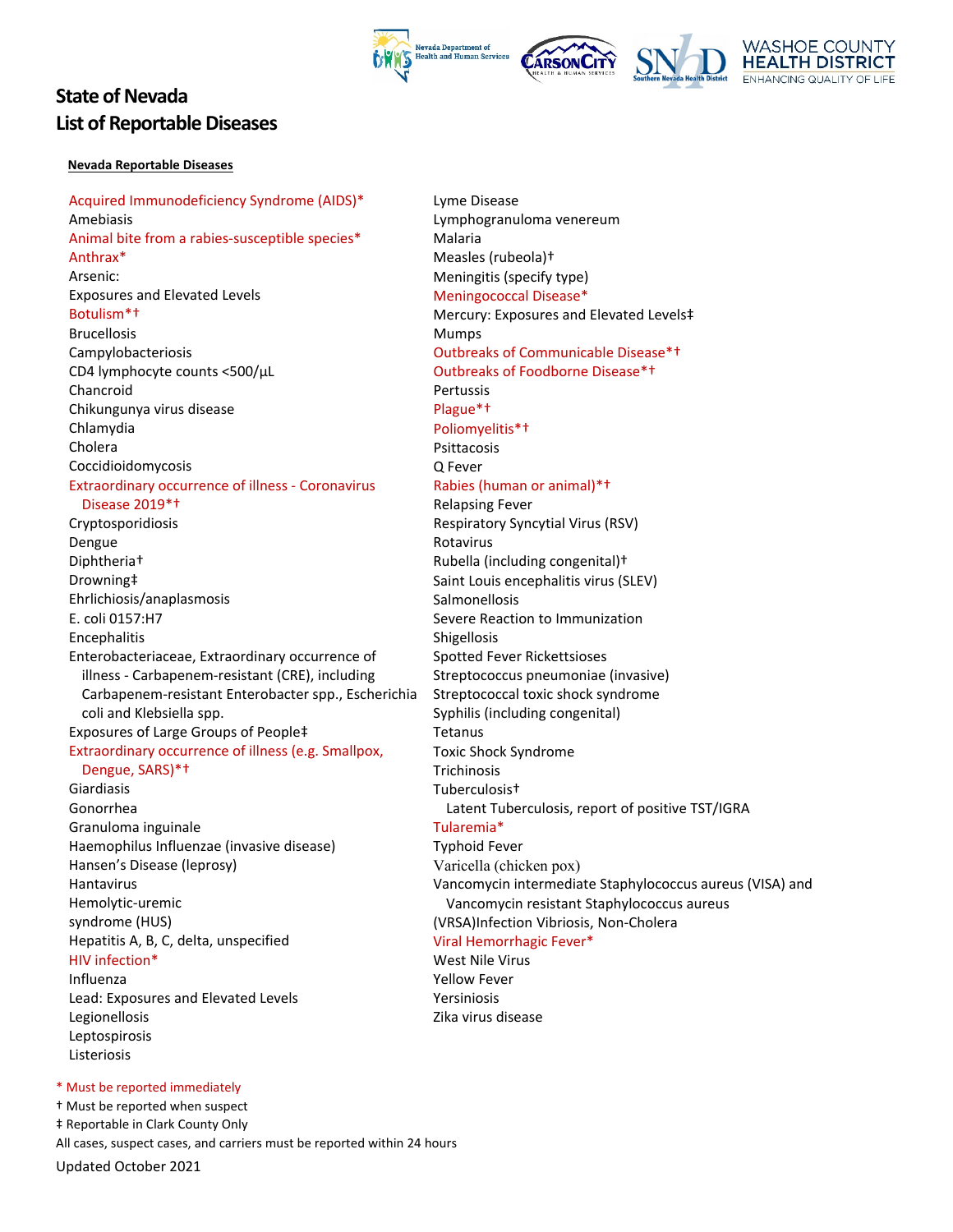## **State of Nevada**

# **Confidential Morbidity Report Form Instructions**

#### **Disease Reporting**

The Nevada Administrative Code (NAC) Chapter 441A requires reports of specified diseases, food borne illness outbreaks and extraordinary occurrences of illness be made to the local Health Authority. The purpose of disease reporting is to recognize trends in diseases of public health importance and to intervene in outbreaks or epidemic situations. Physicians, veterinarians, dentists, chiropractors, registered nurses, directors of medical facilities, medical laboratories, blood banks, school authorities, college administrators, directors of childcare facilities, nursing homes, and correctional institutions are required to report. Failure to report is a misdemeanor and may be subject to an administrative fine of \$1,000 for each violation.

**Jevada Department of** alth and Human Services

#### **HIPAA and Public Health Reporting**

 HIPAA laws were developed so as not to interfere with the ability of local public health authorities to collect information. According to 45 CFR 160.204(b): "Nothing in this part shall be constructed to invalidate or limit the authority, power, or procedures established under any law providing for the reporting of disease or injury, child abuse, birth, or death, public health surveillance, or public health investigation or intervention."

#### **Instructions for Completing the Morbidity Report Form**

#### **Provider Information**

 The physician primarily responsible for the care of this patient Attending Physician/Phone/Fax

Person Reporting/Phone/Fax

 Provide if different than attending physician Facility Name/Phone

 List the locations for facilities with multiple locations.

Report Date

 The date that this report is submitted Patient Information

 Sufficient information must be provided to allow the patient to be contacted. If insufficient information is provided, you will be contacted to provide that information. Attaching a patient face sheet to this report is an acceptable method of providing the patient demographic information.

Address/County/City/State/Zip

 The home address of the patient, including the county

Date of Birth / Age

 The patient's date of birth or age if birthdate is unknown.

Parent or Guardian Name

 For patients under the age of 18, the name of the person(s) responsible for the patient

Phone

The home phone of the patient

 Occupation / Employer / School The occupation or employer of the patient, or the name of the school attended for students

Social Security Number

 This information greatly assists in the investigation of cases, allowing easier access to laboratory and medical records.

Medical Record Number

 A patient identifier unique to the facility or office

Gender / Sex Assigned at Birth

 The current gender of the patient and the sex assigned at birth

Pregnant / Pregnancy EDC

 The pregnancy status of the patient and their estimated date of confinement (projected delivery date)

Marital Status

The marital status of the patient

Race / Ethnicity

 Race and ethnicity categories have been chosen to match those used by the Centers for Disease Control and Prevention.

 Primary Language Spoken Providing this information makes it easier to contact non‐English‐speaking patients and arrange for translators Birth Country and Arrival Date If the patient was not born in the United States, provide the patient's country of origin and date of arrival in the US. The incarceration status of the patient. If the patient is currently incarcerated, list the facility in the comments section  **Disease Information** Disease or Condition Name This form should be used for all legally reportable diseases in the state of Nevada Onset Date The date of the first symptom experienced by the patient Diagnosis Date The date that this disease was diagnosed. For reports of suspect illness, enter the date the illness was suspected. For any patients admitted to a hospital, the date of admission and discharge (if the patient has been discharged) Deceased / Date of Death If the patient has died, list the date of death. If known, list the cause of death under All relevant symptoms Laboratory Testing If laboratory testing has been ordered, please attach the laboratory results to this form. If relevant tests are pending, list them in the comments section, as well as the name of the laboratory performing the testing Treatment information is necessary for the reporting of sexually transmitted diseases, and helpful in the investigation of other illnesses. If Incarcerated Date Admitted/Discharged comments. Symptoms Treatment

 this field is left blank, you will be contacted to provide this information Provide any additional information that may be **Comments**

 useful in the investigation or to explain answers given elsewhere on this form.

#### **Contact Information**

#### **Carson City Health & Human Services (Carson, Lyon, and Douglas Counties):**

 900 E. Long St. Carson City, NV 89706 Phone: (775) 887‐2190 After‐Hours Phone: (775) 887‐2190 Confidential Fax (775) 887‐2138 <http://gethealthycarsoncity.org>

# **Nevada Division of Public and Behavioral Health**

 **(All other counties)**

 4150 Technology Way Carson City, Nevada 89706 Phone: (775) 684‐5911 (24 Hours) Confidential Fax: (775) 684‐5999 After Hours Duty Officer: (775) 400‐0333 <http://dpbh.nv.gov>

#### **Southern Nevada Health District (Clark County)**

 PO Box 3902 Las Vegas, NV 89127 Confidential Fax: (702) 759‐1414 <http://www.snhd.info> Epidemiology

 Phone: (702) 759‐1300 (24 hours) Confidential Fax: (702) 759‐1414

STDs, HIV, and AIDS

 Phone: (702) 759‐0727 Confidential Fax: (702) 759‐1454

Tuberculosis

 Phone: (702) 759‐1015 Confidential Fax: (702) 759‐1435

#### **Washoe County Health District (Washoe County)**

 1001 E. Ninth St., Building B P. O. Box 11130 Reno, Nevada 89520‐0027 Phone: (775) 328‐2447 (24 hours) Confidential Fax: (775) 328‐3764 <http://www.washoecounty.us/health>/

#### **Nevada Rabies Control Contact**

Click this Link for Contact Sheet

#### **How to Report**

 Completed reports can be faxed to the numbers listed on the front of this form. Diseases requiring immediate investigation and/or prophylaxis (e.g., invasive meningococcal disease, plague) should be also reported by telephone to the appropriate gation of other linesses. If<br>you will be contacted to<br>listed on the front of this form. Dise<br>immediate investigation and/or pro<br>immediate investigation and/or pro<br>invasive meningococcal disease, pla<br>nformation that may be<br> health jurisdiction.

Updated October 2021



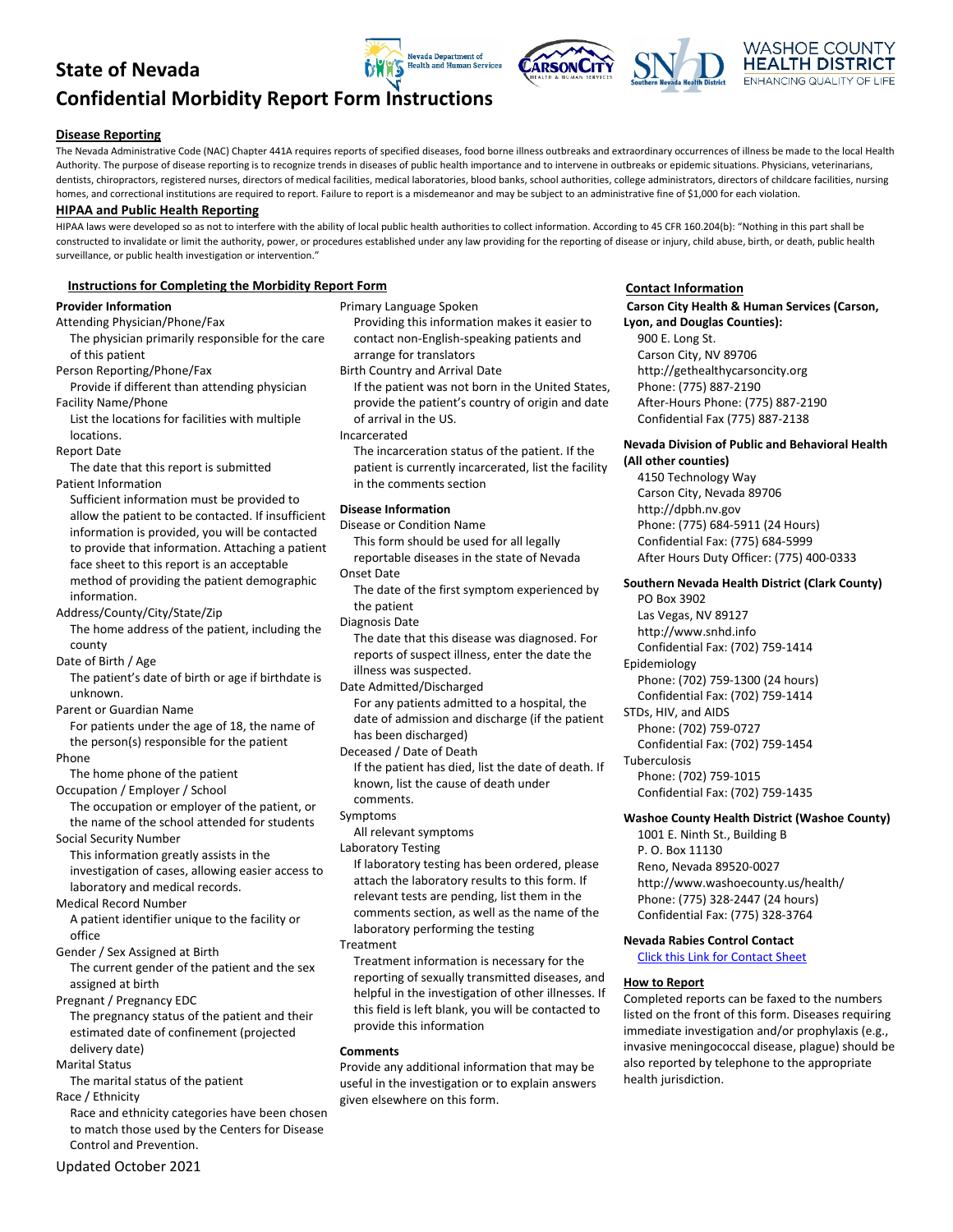# **State of Nevada**







| Source                          | <b>Provider Name</b>                                                                                                                                                                                                                                                               |                            |                                                                                                                      | Provider Telephone #                                                                                                                                                                                                                             |            |                      |                                                                                                   |                                 |                                                                                                   | <b>Report Date</b>                             |                                                             |                                                                                                                                            |                                                     |  |
|---------------------------------|------------------------------------------------------------------------------------------------------------------------------------------------------------------------------------------------------------------------------------------------------------------------------------|----------------------------|----------------------------------------------------------------------------------------------------------------------|--------------------------------------------------------------------------------------------------------------------------------------------------------------------------------------------------------------------------------------------------|------------|----------------------|---------------------------------------------------------------------------------------------------|---------------------------------|---------------------------------------------------------------------------------------------------|------------------------------------------------|-------------------------------------------------------------|--------------------------------------------------------------------------------------------------------------------------------------------|-----------------------------------------------------|--|
|                                 | Facility/Organization (Name and Address)                                                                                                                                                                                                                                           |                            |                                                                                                                      |                                                                                                                                                                                                                                                  |            |                      |                                                                                                   |                                 |                                                                                                   |                                                | $\Box$ Check if completed by the Local Health<br>Department |                                                                                                                                            |                                                     |  |
|                                 | Person Reporting                                                                                                                                                                                                                                                                   |                            |                                                                                                                      | Reporter Phone                                                                                                                                                                                                                                   |            |                      | Reporter Fax                                                                                      |                                 |                                                                                                   |                                                | Reporter Job Title                                          |                                                                                                                                            |                                                     |  |
| Facility<br>Type                | Inpatient:<br>Hospital<br>Other_____________                                                                                                                                                                                                                                       | Outpatient:                | <b>Screening Diagnostic Referral Agency:</b><br>Private Office □ Adult HIV Clinic<br><b>STD Clinic</b><br><b>CTS</b> |                                                                                                                                                                                                                                                  |            |                      |                                                                                                   |                                 | Other Facility:<br>Emergency Room □ Laboratory<br>$\square$ Corrections $\square$ Other__________ |                                                |                                                             |                                                                                                                                            |                                                     |  |
| Patient Demographic Data        | Patient Name (Last)                                                                                                                                                                                                                                                                |                            |                                                                                                                      | (First)                                                                                                                                                                                                                                          |            | Date of Birth<br>Age |                                                                                                   |                                 |                                                                                                   | Sex assigned at birth<br>Female<br>Male        |                                                             |                                                                                                                                            |                                                     |  |
|                                 | <b>Patient Address</b>                                                                                                                                                                                                                                                             |                            |                                                                                                                      | (City)                                                                                                                                                                                                                                           |            |                      | (State)                                                                                           |                                 | (Zip)                                                                                             |                                                |                                                             | <b>Current Gender</b><br>Female<br>M to F Transgender<br>F to M Transgender<br>$\square$ Male<br>Refused to answer<br>$\Box$ Unknown       |                                                     |  |
|                                 | County of Residence                                                                                                                                                                                                                                                                |                            |                                                                                                                      | Home Phone                                                                                                                                                                                                                                       | Cell Phone |                      |                                                                                                   |                                 |                                                                                                   | $\Box$ Additional gender identity<br>(specify) |                                                             |                                                                                                                                            |                                                     |  |
|                                 | Pregnant<br>No<br>Yes                                                                                                                                                                                                                                                              | <b>Prenatal Care</b><br>No | Yes                                                                                                                  | Pregnancy EDC                                                                                                                                                                                                                                    |            |                      | Ethnicity                                                                                         |                                 | Hispanic/Latino                                                                                   |                                                | Non-Hispanic/Latino<br>Unknown                              |                                                                                                                                            |                                                     |  |
|                                 | Parent or Guardian Name                                                                                                                                                                                                                                                            |                            |                                                                                                                      | <b>Birth Country and Arrival Date</b>                                                                                                                                                                                                            |            |                      |                                                                                                   |                                 | Expanded Ethnicity<br>Primary Language Spoken                                                     |                                                |                                                             | Race(s)                                                                                                                                    | $\Box$ White                                        |  |
|                                 | <b>Social Security Number</b>                                                                                                                                                                                                                                                      |                            |                                                                                                                      | Occupation / Employer / School                                                                                                                                                                                                                   |            |                      | <b>Medical Records Number</b>                                                                     |                                 |                                                                                                   |                                                |                                                             |                                                                                                                                            | $\Box$ Black:<br>$\Box$ Asian<br>$\square$ American |  |
|                                 | <b>Marital Status</b><br>Incarcerated<br>Yes<br>Single $\Box$ Married<br>Widowed<br>Separated<br>Divorced<br>Unknown<br>No                                                                                                                                                         |                            |                                                                                                                      |                                                                                                                                                                                                                                                  |            |                      |                                                                                                   |                                 |                                                                                                   |                                                |                                                             |                                                                                                                                            | Indian<br>Pacific<br>Islander                       |  |
|                                 | Sexual Orientation:<br>Straight or Heterosexual □ Lesbian or Gay<br>Bisexual<br>Queer<br>Pansexual<br>Decline to answer<br>Other, specify:                                                                                                                                         |                            |                                                                                                                      |                                                                                                                                                                                                                                                  |            |                      |                                                                                                   |                                 |                                                                                                   |                                                |                                                             | Expanded<br>race:                                                                                                                          | Other<br>$\Box$ Unknown                             |  |
| Morbidity Data                  | Date of Onset<br>Patient Notified of This Condition<br><b>Pertinent Clinical Information/Comments</b><br>Disease or Condition<br>Yes<br>No                                                                                                                                         |                            |                                                                                                                      |                                                                                                                                                                                                                                                  |            |                      |                                                                                                   |                                 |                                                                                                   |                                                |                                                             |                                                                                                                                            |                                                     |  |
|                                 | Patient Died of This Illness<br>Patient Hospitalized Yes<br>No<br><b>Admit Date</b><br>Hospital:<br>No Date:<br>Yes                                                                                                                                                                |                            |                                                                                                                      |                                                                                                                                                                                                                                                  |            |                      |                                                                                                   |                                 |                                                                                                   |                                                |                                                             |                                                                                                                                            |                                                     |  |
|                                 | Condition Acquired in Nevada<br>Diagnosis<br>Discharge Date<br>Symptoms/Suspected Source<br>Date<br>Unknown<br>No<br>Yes<br>Interstate<br>If no,<br>International                                                                                                                  |                            |                                                                                                                      |                                                                                                                                                                                                                                                  |            |                      |                                                                                                   |                                 |                                                                                                   |                                                |                                                             |                                                                                                                                            |                                                     |  |
|                                 | Was laboratory testing ordered? If yes, attach the results or<br>Was the patient treated? If yes, provide the treatment details<br><b>No</b><br>No<br>provide the laboratory name if the results are unavailable<br>(drug name, dosage, duration, dates etc.)<br>$\Box$ Yes<br>Yes |                            |                                                                                                                      |                                                                                                                                                                                                                                                  |            |                      |                                                                                                   |                                 |                                                                                                   |                                                |                                                             |                                                                                                                                            |                                                     |  |
| Laboratory Results<br>Hepatitis | POS<br>HAV Antibody Total<br>HAV Antibody IgM<br>$\Box$<br><b>HBV Surface Antigen</b><br>$\Box$<br>HBV e Antigen<br>$\Box$<br>HBV Core Antibody Total<br>$\Box$<br>HBV core Antibody IgM<br>$\Box$<br>HBV Surface Antibody<br>$\Box$                                               |                            |                                                                                                                      | <b>NEG</b><br>Date<br><b>HBV DNA</b><br>$\Box$<br><b>HCV Antibody RIBA</b><br>$\Box$<br>HCV RNA (e.g. by PCR)<br>HCV Antibody (ELISA)<br>$\Box$<br>HCV Antibody (Rapid)<br>$\Box$<br><b>HDV Antibody</b><br>$\Box$<br><b>HDV Rapid</b><br>$\Box$ |            |                      | POS<br><b>NEG</b><br>$\Box$<br>$\Box$<br>$\Box$<br>$\Box$<br>$\Box$<br>$\Box$<br>$\Box$<br>$\Box$ |                                 |                                                                                                   | Date                                           |                                                             | Date / Range<br><b>HCV Genotype</b><br>ALT (SGPT) Level<br>Alt-Lab Normal Range<br>AST (SGOT) Level<br>AST-Lab Normal Range<br>Name of Lab |                                                     |  |
|                                 |                                                                                                                                                                                                                                                                                    |                            |                                                                                                                      |                                                                                                                                                                                                                                                  |            |                      |                                                                                                   | $\Box$<br>□<br>$\Box$<br>$\Box$ |                                                                                                   |                                                |                                                             |                                                                                                                                            |                                                     |  |